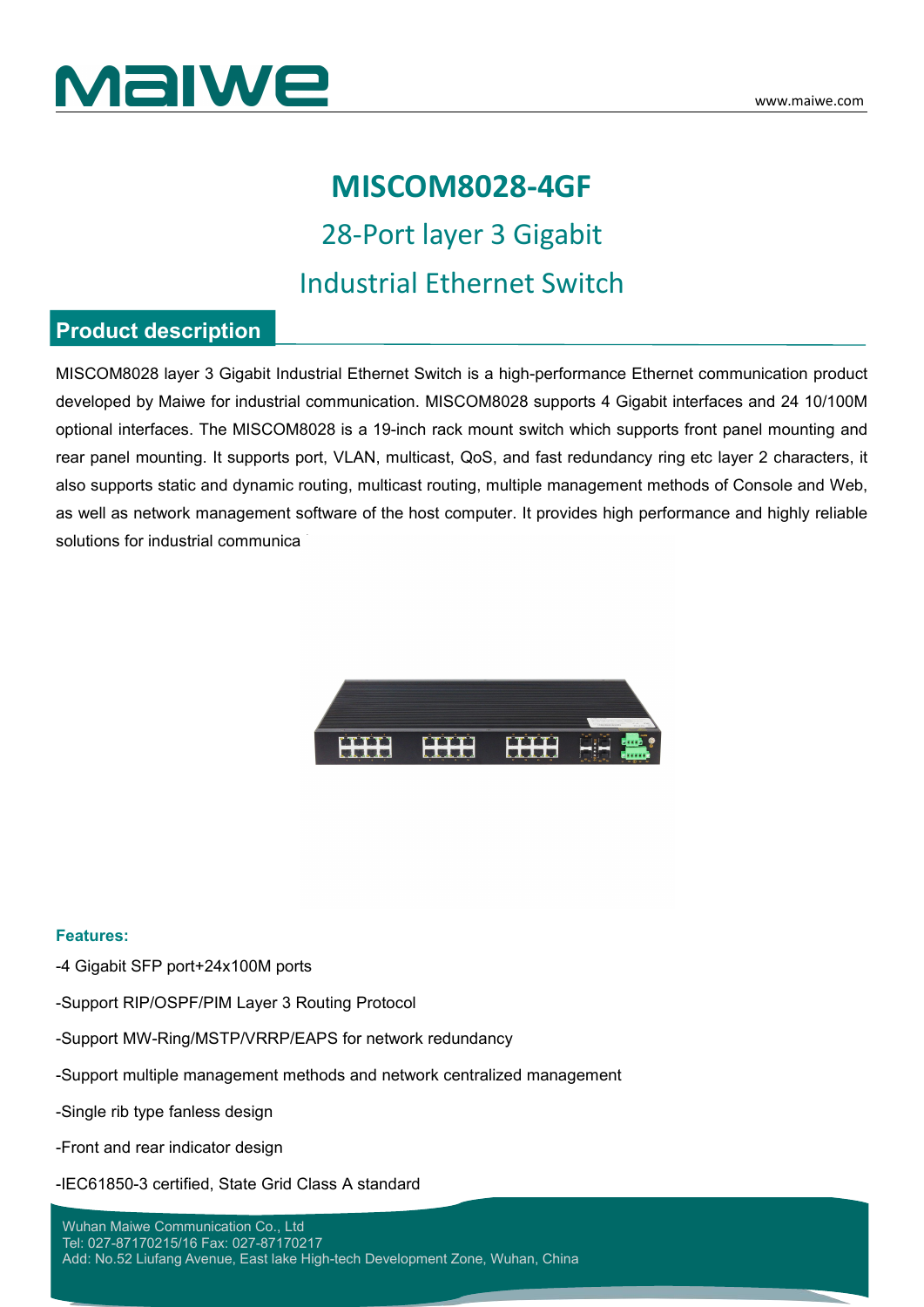

### **Product specification**

#### **Software performance**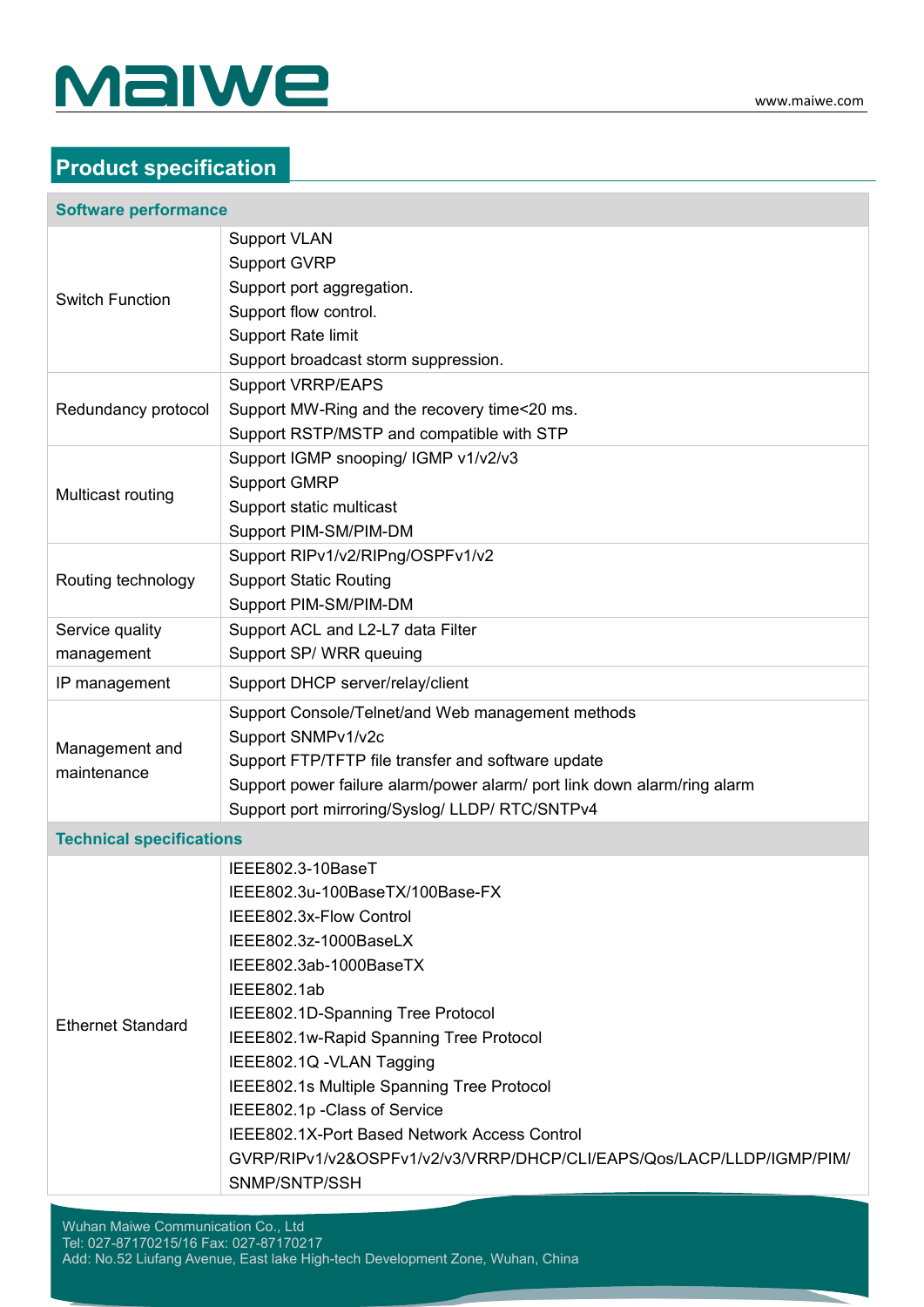# MalWe

### **Switch properties**

| Priority queue                           | 8                                                                                             |
|------------------------------------------|-----------------------------------------------------------------------------------------------|
| <b>VLAN ID</b>                           | 4096                                                                                          |
| Number of multicast<br>groups            | 512                                                                                           |
| MAC table                                | 32k                                                                                           |
| Switch Bandwidth                         | 12.8Gbps                                                                                      |
| Route Table                              | 8k                                                                                            |
| Switch Delay                             | $<$ 5µs                                                                                       |
| <b>Interface</b>                         |                                                                                               |
|                                          | Port numbers: 4                                                                               |
| Gigabit ports                            | Connector: SFP for fiber port(LC, single or multi-mode), 10/100/1000M for copper port         |
|                                          | Baud rate: 1000Base-LX(SFP)                                                                   |
|                                          | Port numbers:24                                                                               |
| 100M ports                               | Connector: 9 fixed 100BaseF(x) ports(single or multi-mode, SC/FC/ST available)or<br>RJ45 port |
|                                          | Baud rate: 100Base-FX/adaptive 10/100M-T(x)                                                   |
| Console port                             | RS232/RJ45                                                                                    |
| <b>Terminal block for</b><br>power input | 5.08mm terminal block                                                                         |
| Terminal block for<br>relay alarm        | 5.08mm terminal block, 1A@24VDC                                                               |
| <b>Communication distance</b>            |                                                                                               |
| Twisted-pair                             | 100m(CAT5/CAT5e cable)                                                                        |
| Multi-mode fiber                         | Gigabit multi-mode: 850nm, 550m;<br>10/100base multi-mode: 1310nm, 2km                        |
| Single mode fiber                        | Gigabit single mode: 1310nm 20km<br>10/100Base single mode: 1310nm 20/40km;1550nm 60/80km     |
| <b>LED indicator lights</b>              |                                                                                               |
| Front panel LED                          | Port light: LINK/ACT; SPEED                                                                   |
|                                          | Running light: RUN                                                                            |
|                                          | Power LED: PWR1, PWR2                                                                         |
|                                          | Alarm LED: Alarm                                                                              |
| Rear panel LED                           | RJ45 LED: LINK/ACT, SPEED                                                                     |
|                                          | Fiber LED: LINK/ACT                                                                           |
|                                          |                                                                                               |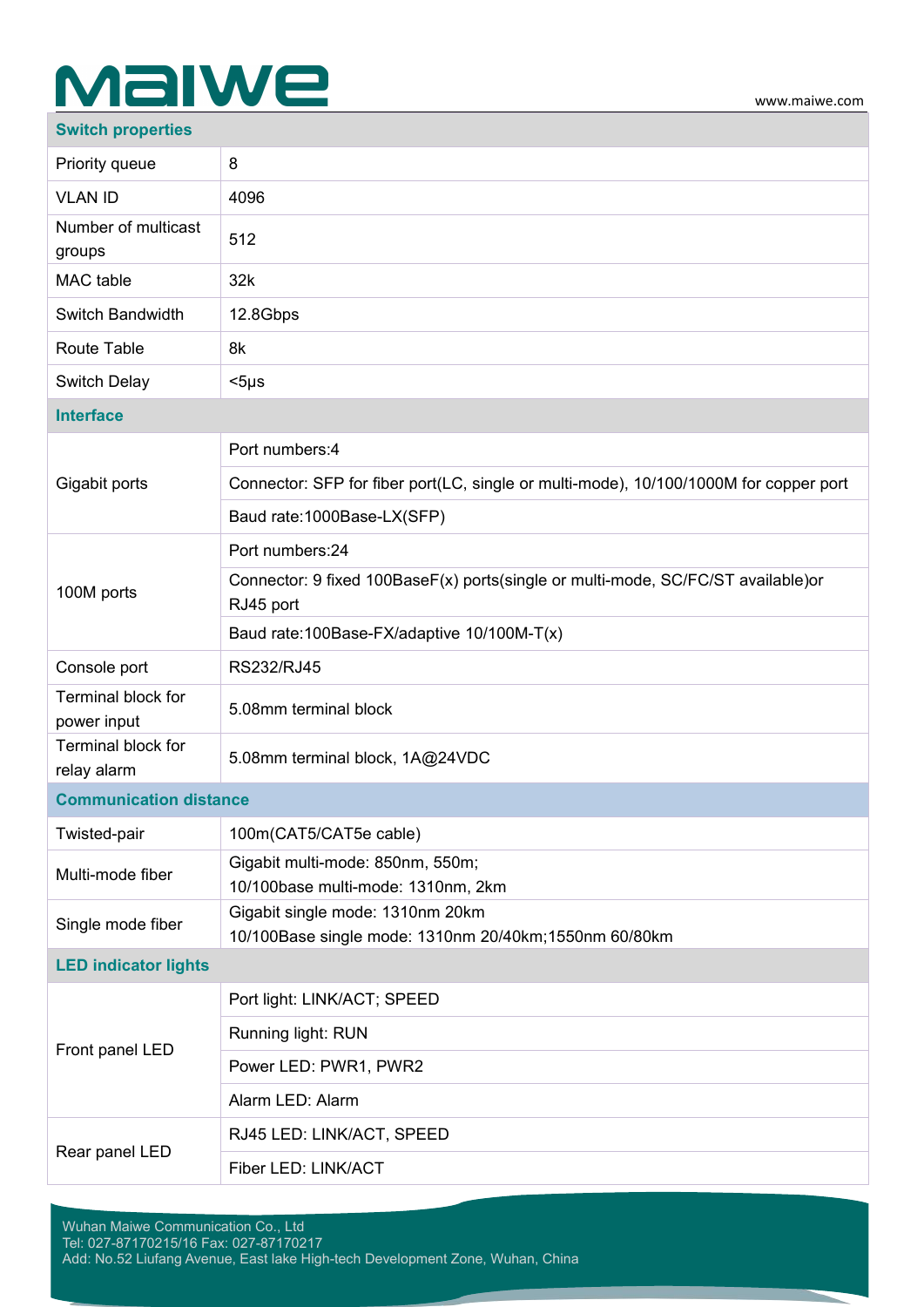# **Malwe**

### **Power Requirements**

| Power input                     | AC/DC220V(85-264VAC/110-370VDC)                                                                                                                                       |
|---------------------------------|-----------------------------------------------------------------------------------------------------------------------------------------------------------------------|
| Full-load<br>consumption        | <35W @ full load                                                                                                                                                      |
| Overload protection             | Support                                                                                                                                                               |
| Reverse protection              | Support                                                                                                                                                               |
| Redundancy<br>protection        | Support                                                                                                                                                               |
| <b>Working Environment</b>      |                                                                                                                                                                       |
| Operating<br>Temperature        | -40 $^{\circ}$ C~85 $^{\circ}$ C                                                                                                                                      |
| Storage temperature             | -40 $^{\circ}$ C~85 $^{\circ}$ C                                                                                                                                      |
| <b>Ambient Humidity</b>         | 5%~95%(non-condensing)                                                                                                                                                |
| <b>Physical Characteristics</b> |                                                                                                                                                                       |
| Shell                           | IP40 protection, aluminum alloy shell                                                                                                                                 |
| Installation                    | 19" 1U rack mounted for front and rear outlet installation                                                                                                            |
| Dimension                       | 482.6 mmx44mmx315mm                                                                                                                                                   |
| <b>Industry standard</b>        |                                                                                                                                                                       |
| <b>EMC</b>                      | EN61000-4-2(ESD), Level 4<br>EN61000-4-3(RS), Level 4<br>EN61000-4-4(EFT), Level 4<br>EN61000-4-5(Surge), Level 4<br>EN61000-4-6(CS), Level 4<br>EN61000-4-8, Level 5 |
| Impact                          | IEC60068-2-27                                                                                                                                                         |
| Falling                         | IEC60068-2-32                                                                                                                                                         |
| Shock                           | IEC60068-2-6                                                                                                                                                          |
| <b>Warranty</b>                 |                                                                                                                                                                       |
| Warranty period                 | 5 Years                                                                                                                                                               |
| <b>Certification</b>            |                                                                                                                                                                       |
| Certification                   | CE, FCC, RoHS                                                                                                                                                         |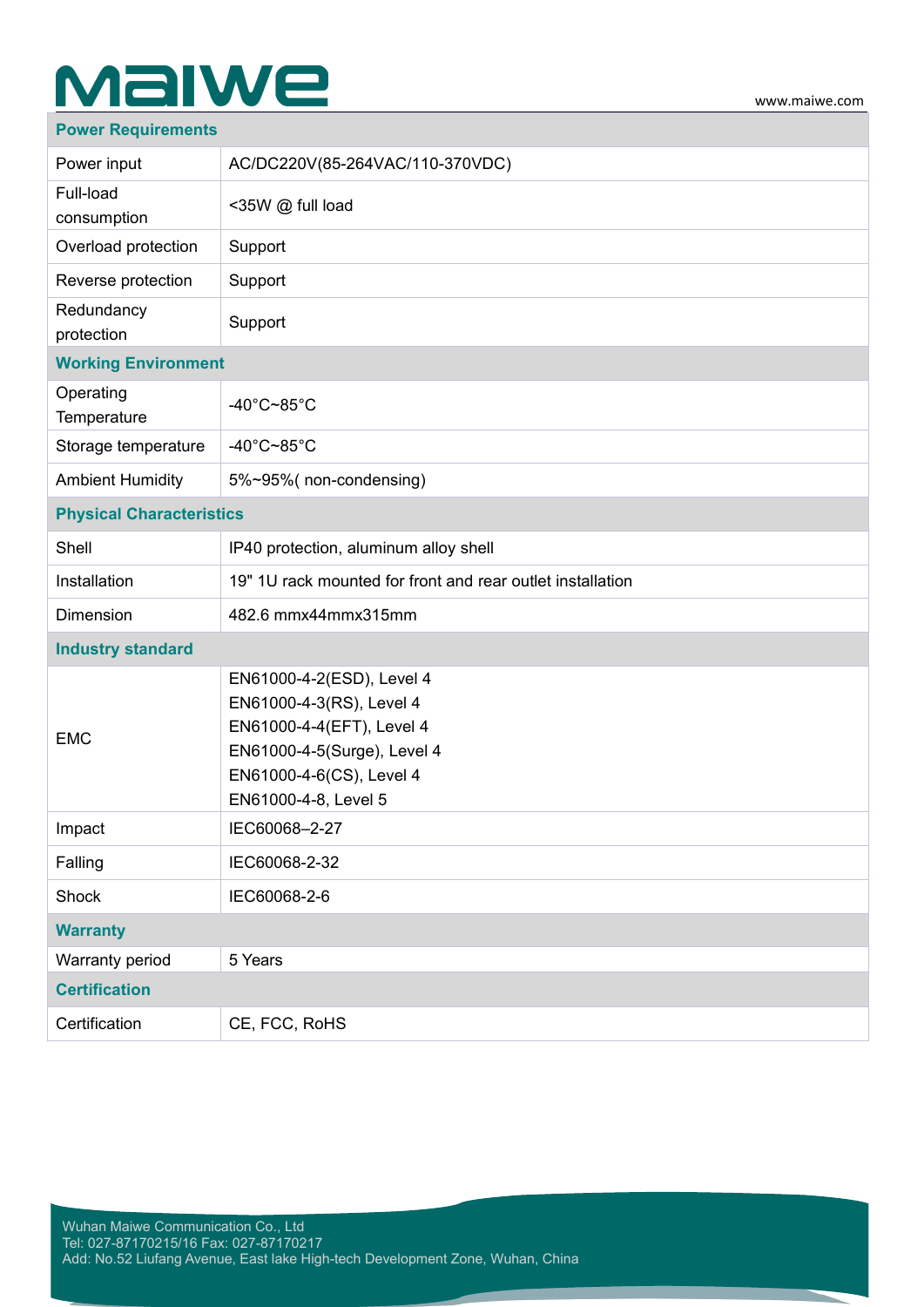



482.6

Rack mounting (Unit: mm)

### **Ordering Information**

| MISCOM8028-4GF-A  | 4 Gigabit SFP ports +24x10/100M fiber ports, single AC85-264V/ DC110~370V isolate |
|-------------------|-----------------------------------------------------------------------------------|
| D <sub>220</sub>  | power supply                                                                      |
| MISCOM8028-4GF-4  | 4 Gigabit SFP ports +4x100M fiber ports +20x10/100M RJ45 ports, single AC85-264V/ |
| M-SC02-AD220      | DC110~370V isolate power supply, multi-mode, SC connector. 2km.                   |
| MISCOM8028-4GF-4  | 4 Gigabit SFP ports +4x100M fiber ports +20x10/100M RJ45 ports, single AC85-264V/ |
| M-ST02-AD220      | DC110~370V isolate power supply, multi-mode, ST connector. 2km.                   |
| MISCOM8028-4GF-4  | 4 Gigabit SFP ports +4x100M fiber ports +20x10/100M RJ45 ports, single AC85-264V/ |
| M-FC02-AD220      | DC110~370V isolate power supply, multi-mode, FC connector.2km.                    |
| MISCOM8028-4GF-4S | 4 Gigabit SFP ports +4x100M fiber ports +20x10/100M RJ45 ports, single AC85-264V/ |
| -SC20-AD220       | DC110~370V isolate power supply, single-mode, SC connector. 20km.                 |
| MISCOM8028-4GF-4S | 4 Gigabit SFP ports +4x100M fiber ports +20x10/100M RJ45 ports, single AC85-264V/ |
| -ST20-AD220       | DC110~370V isolate power supply, single-mode, ST connector. 20km.                 |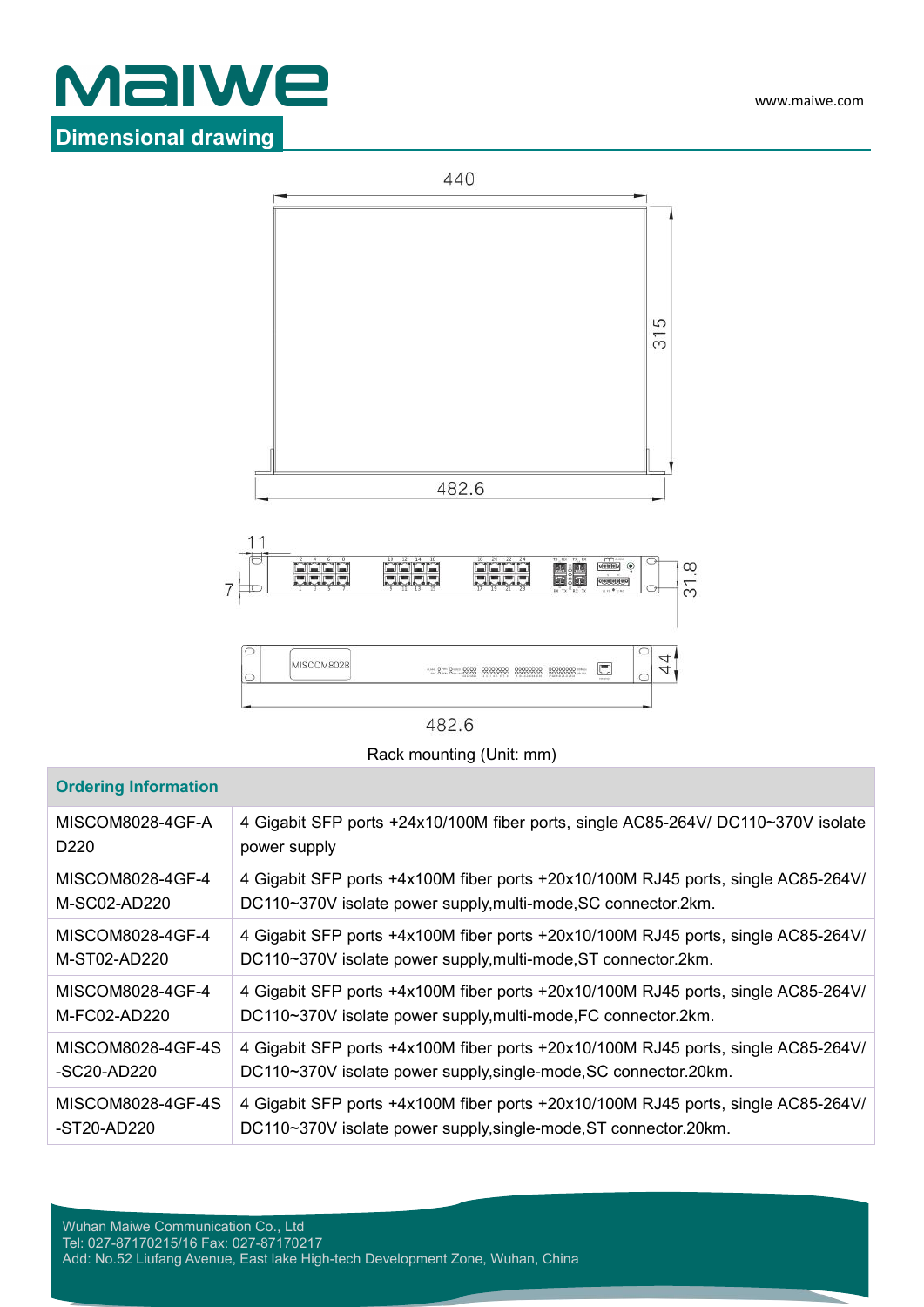# MalWe

www.maiwe.com

| MISCOM8028-4GF-4S | 4 Gigabit SFP ports +4x100M fiber port +20x10/100M RJ45 ports, single AC85-264V/  |
|-------------------|-----------------------------------------------------------------------------------|
| -FC20-AD220       | DC110~370V isolate power supply, single-mode, FC connector. 20km.                 |
| MISCOM8028-4GF-8  | 4 Gigabit SFP ports +8x100M fiber ports+16x10/100M RJ45 ports, single AC85-264V/  |
| M-SC02-AD220      | DC110~370V isolate power supply, multi-mode, SC connector. 2km                    |
| MISCOM8028-4GF-8  | 4 Gigabit SFP ports +8x100M fiber ports+16x10/100M RJ45 ports, single AC85-264V/  |
| M-ST02-AD220      | DC110~370V isolate power supply, multi-mode, ST connector. 2km                    |
| MISCOM8028-4GF-8  | 4 Gigabit SFP ports +8x100M fiber ports+16x10/100M RJ45 ports, single AC85-264V/  |
| M-FC02-AD220      | DC110~370V isolate power supply, multi-mode, FC connector. 2km                    |
| MISCOM8028-4GF-8S | 4 Gigabit SFP ports +8x100M fiber ports+16x10/100M RJ45 ports, single AC85-264V/  |
| -SC20-AD220       | DC110~370V isolate power supply, single-mode, SC connector. 20km                  |
| MISCOM8028-4GF-8S | 4 Gigabit SFP ports +8x100M fiber ports+16x10/100M RJ45 ports, single AC85-264V/  |
| -ST20-AD220       | DC110~370V isolate power supply, single-mode, ST connector. 20km                  |
| MISCOM8028-4GF-8S | 4 Gigabit SFP ports +8x100M fiber ports+16x10/100M RJ45 ports, single AC85-264V/  |
| -FC20-AD220       | DC110~370V isolate power supply, single-mode, FC connector.20km                   |
| MISCOM8028-4GF-12 | 4 Gigabit SFP ports +12x100M fiber ports+12x10/100M RJ45 ports, single AC85-264V/ |
| M-SC02-AD220      | DC110~370V isolate power supply, multi-mode, SC connector. 2km                    |
| MISCOM8028-4GF-12 | 4 Gigabit SFP ports +12x100M fiber ports+12x10/100M RJ45 ports, single AC85-264V/ |
| M-ST02-AD220      | DC110~370V isolate power supply, multi-mode, ST connector. 2km                    |
| MISCOM8028-4GF-12 | 4 Gigabit SFP ports +12x100M fiber ports+12x10/100M RJ45 ports, single AC85-264V/ |
| M-FC02-AD220      | DC110~370V isolate power supply, multi-mode, FC connector. 2km                    |
| MISCOM8028-4GF-12 | 4 Gigabit SFP ports +12x100M fiber ports+12x10/100M RJ45 ports, single AC85-264V/ |
| S-SC20-AD220      | DC110~370V isolate power supply, single-mode, SC connector.20km                   |
| MISCOM8028-4GF-12 | 4 Gigabit SFP ports +12x100M fiber ports+12x10/100M RJ45 ports, single AC85-264V/ |
| S-ST20-AD220      | DC110~370V isolate power supply, single-mode, ST connector.20km                   |
| MISCOM8028-4GF-12 | 4 Gigabit SFP ports +12x100M fiber ports+12x10/100M RJ45 ports, single AC85-264V/ |
| S-FC20-AD220      | DC110~370V isolate power supply, single-mode, FC connector. 20km                  |
| MISCOM8028-4GF-24 | 4 Gigabit SFP ports +24x100M fiber ports, single AC85-264V/ DC110~370V isolate    |
| M-SC02-AD220      | power supply, multi-mode, SC connector. 2km                                       |
| MISCOM8028-4GF-24 | 4 Gigabit SFP ports +24x100M fiber ports+24x10/100M RJ45 ports, single AC85-264V/ |
| M-ST02-AD220      | DC110~370V isolate power supply, multi-mode, ST connector. 2km                    |
| MISCOM8028-4GF-24 | 4 Gigabit SFP ports +24x100M fiber ports, single AC85-264V/ DC110~370V isolate    |
| M-FC02-AD220      | power supply, multi-mode, FC connector. 2km                                       |
| MISCOM8028-4GF-24 | 4 Gigabit SFP ports +24x100M fiber ports, single AC85-264V/ DC110~370V isolate    |
| S-SC20-AD220      | power supply, single-mode, SC connector. 20km                                     |
| MISCOM8028-4GF-24 | 4 Gigabit SFP ports +24x100M fiber ports, single AC85-264V/ DC110~370V isolate    |
| S-ST20-AD220      | power supply, single-mode, ST connector. 20km                                     |
| MISCOM8028-4GF-24 | 4 Gigabit SFP ports +24x100M fiber ports, single AC85-264V/ DC110~370V isolate    |
| S-FC20-AD220      | power supply, single-mode, FC connector. 20km                                     |